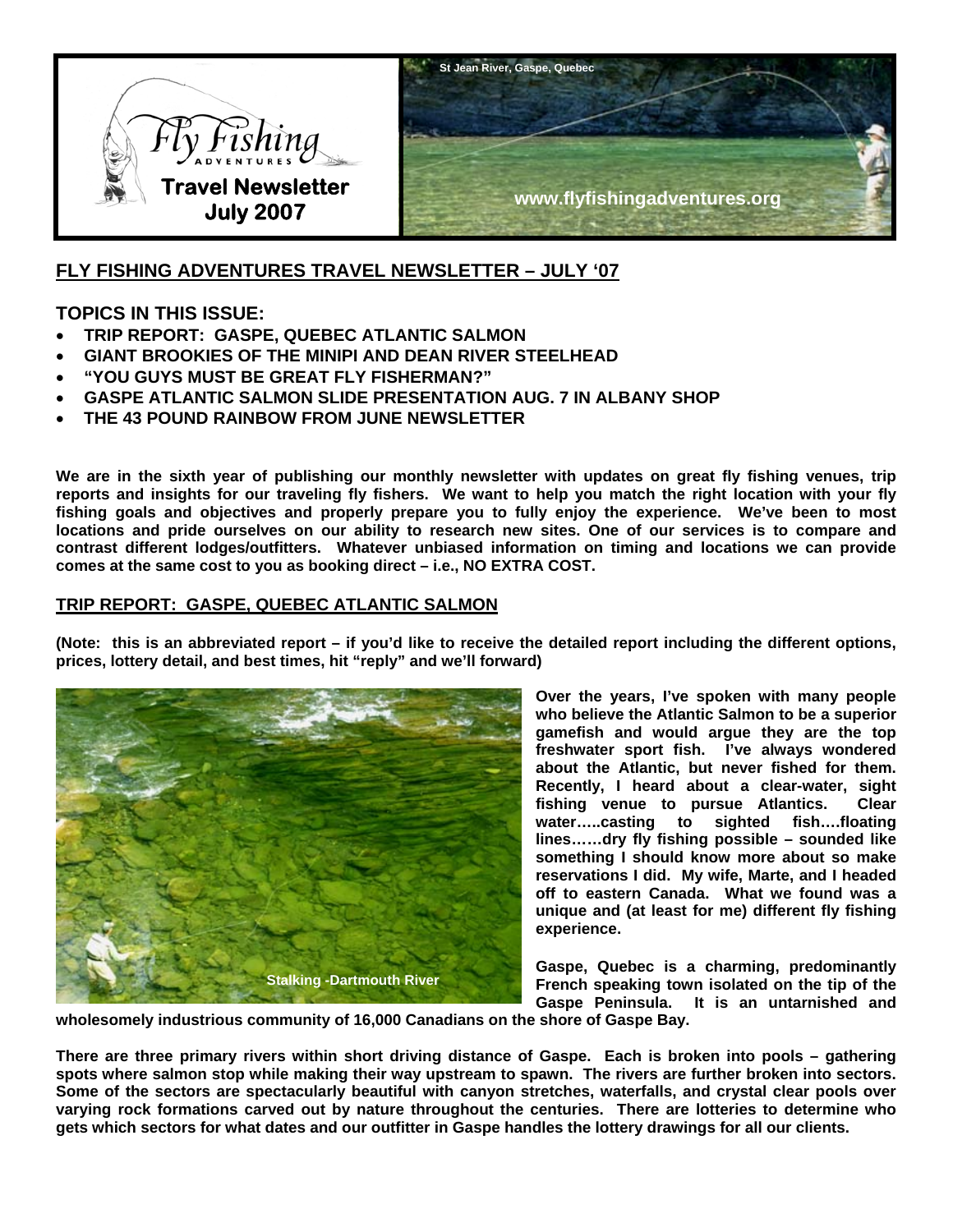**What made this experience special were the crystal clear streams and, for the three days I fished, I only cast to sighted fish with floating lines. However, from what I observed, the sight fishing aspect is a function of having the right guide as many of the fishermen we saw were primarily blind casting. We also did a fair amount of fishing with large, floating (not skated) dry flies and upstream presentation, ala New Zealand. I was very fortunate to release four fish, one of them on a dry. Sizes were 5, 10, 14, and 16 pounds….all hot, fresh fish.** 



**The Atlantic is a spectacular sport fish, capable of stripping line deep into the backing and dramatic aerial antics. They reach large sizes with third year returning fish in the 15- 22 pound range and fourth year returnees are 30+ and can reach in excess of 40 pounds. They are also a challenge to get to eat and this should be considered a trophy fishery where, even with a good guide, you're doing well to release one good fish a day.** 



**Prices range from \$2,000 per person (based on shared occupancy and guide) for 5 nights and 4 days guided fishing. This includes lodging, meals, and sector rod fees (options explained in our detailed report). Season is from June 1 to September 30.** 

**Previous to making our decision to go, we dug up as much information as we could. Don Powell, who has made four trips from California to Gaspe and taken Atlantics up to 32 pounds, supplied us with thoughts on his experiences with this conclusion: "I highly recommend going to experience it yourself...each time I go I run into members in the Who's Who of the fly fishing world. Believe me, these folks wouldn't be there if it wasn't something very special. I believe the average angler just doesn't know this type opportunity exists for such a reasonable price."** 

#### **GIANT BROOKIES OF THE MINIPI AND DEAN RIVER STEELHEAD**



**For 16 years, Dave Ellis (photo at left with the monster 8.25 pound male brookie taken on a Turk's Tarantula) has been making the trek to Labrador to pursue, with dry flies, the giant brookies of the Minipi River system. He's been joined by his brother, Dan, for the last eight years. Generally, they spend two weeks and visit more than one of the lodges. This year, they spent time at all three lodges, splitting one week at two different lodges. Dave reports on his best three days: "On our fourth day, we transferred to Minonipi and things changed. In 3 days, we got 13 brookies on dry flies with 3 of them over 7 pounds. The 13 fish averaged 5.6 pounds."** 

**Julie and Dennis Smith made their first visit to the Minipi this year visiting Minipi Lodge. Pike play an important role in the fishery on** 

**the Minipi, keeping the brookie balance in order. They also make an exciting top water option when the brookies**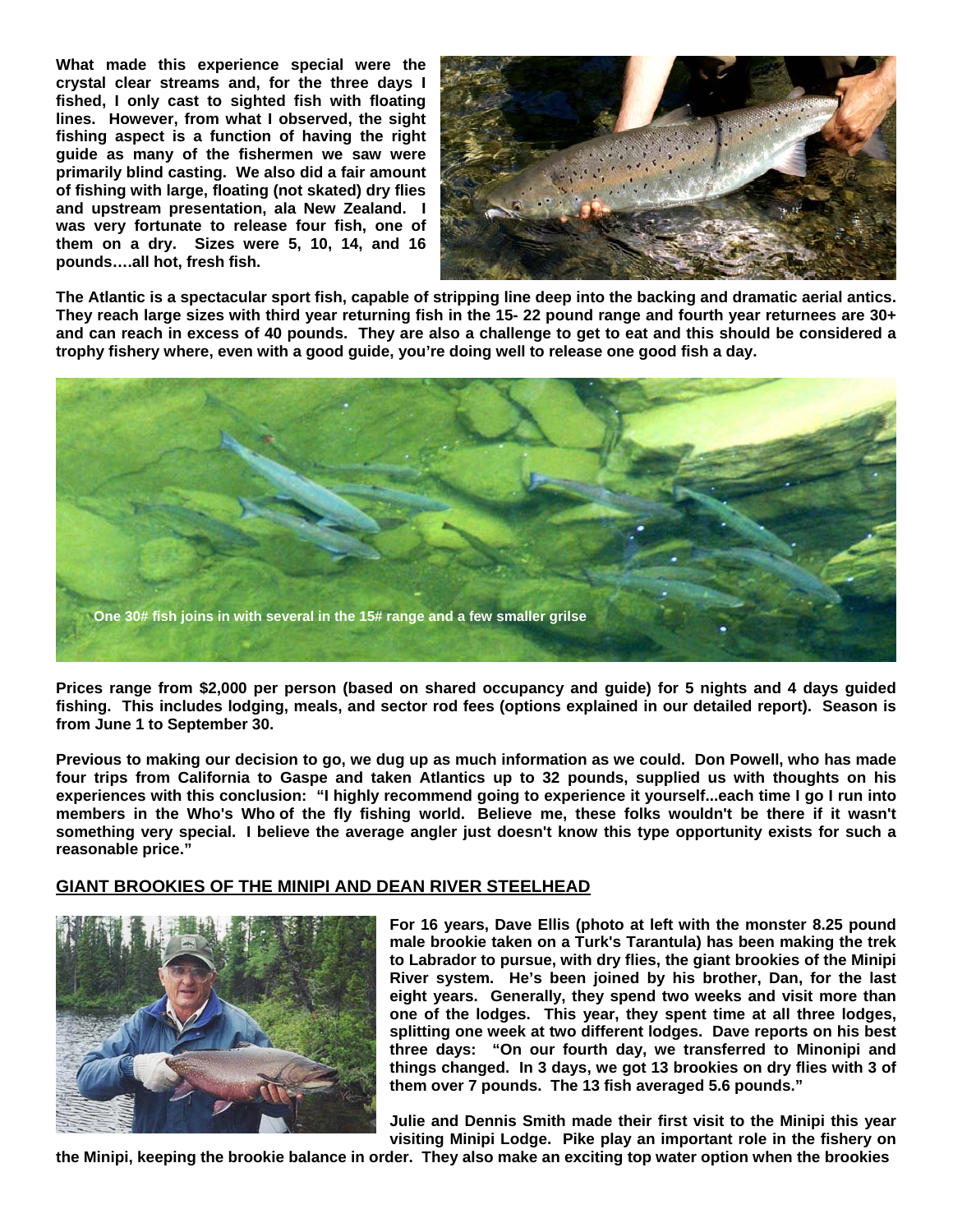**are not on the surface. Watching a big pike slowly surface 5 or 10 feet behind a popper is reminiscent of watching a submarine break the surface. Photos are of Julie with a 10 pound toothy pike and Dennis with the spectacularly colored male brookie in spawning dress.** 

**For several years, we've been holding prime time slots on the lower Dean River for its world famous summer steelhead run. Also, for many years, Frank Jackson** 





**has been occupying one of those spots. Frank returned recently from his annual visit to report that the numbers of steelhead seemed to be down this year, but fresh Chinook and Chum salmon helped pick up the slack. Frank did manage the trophy 18 pound steelhead pictured at left.** 

**Note on Minipi and Dean availability: Regarding the Minipi for the prime time in '08, things are virtually full already. Best think '09 if you want to go and it's not too early to reserve your space now. The lower Dean may have some prime time, summer slots open – it will depend on whether all the "regulars" repeat or not. We should know within a few weeks if there will be any openings.** 

#### **"YOU GUYS MUST BE GREAT FLY FISHERMAN?"**

**At the conclusion of a slide presentation titled "Stalking The World's Great Gamefish With A Fly Rod" to a fly fishing club in Las Vegas, one of the club executives approached my son, Scott, and I. He was very enthused after viewing the many photos of great fish and stunning fly fishing environments. He asked us "You guys must be great fly fisherman?"** 

**We were flattered to be asked the question and, frankly, we had never considered whether we were "great fly fisherman." Having been exposed to many fly fishing situations over the years, especially the saltwater flats, has "forced" us to develop a degree of fly casting skills. While casting skills are certainly an important part of being a "great fly fisherman," there are many other elements involved also, and, I'm very mediocre at some of those skills. I know many other fly fishers who are finer fly fisherman than either of us will ever be…..I know because I've fished with them and observed them in action.** 

**So how do we answer the question, "how have we acquired so many photos of trophy fish?" The answer we came up with is we have spent enough time in the right places to "hit it right." You can be the world's greatest fly fisherman, but if you're fishing in the wrong place at the wrong time, you won't be releasing many photo-worthy fish. However, even if you are a relative novice, if you are fishing in the right place and you "hit it right," you can look like and feel like you're one of the** 



**greats like Lefty Krey or Lee Wulff. We've just been fortunate enough to be in the right places enough to experience those magical times when you "hit it right." And, it's been those "right times in the right places" that have produced all those wonderful photos.**